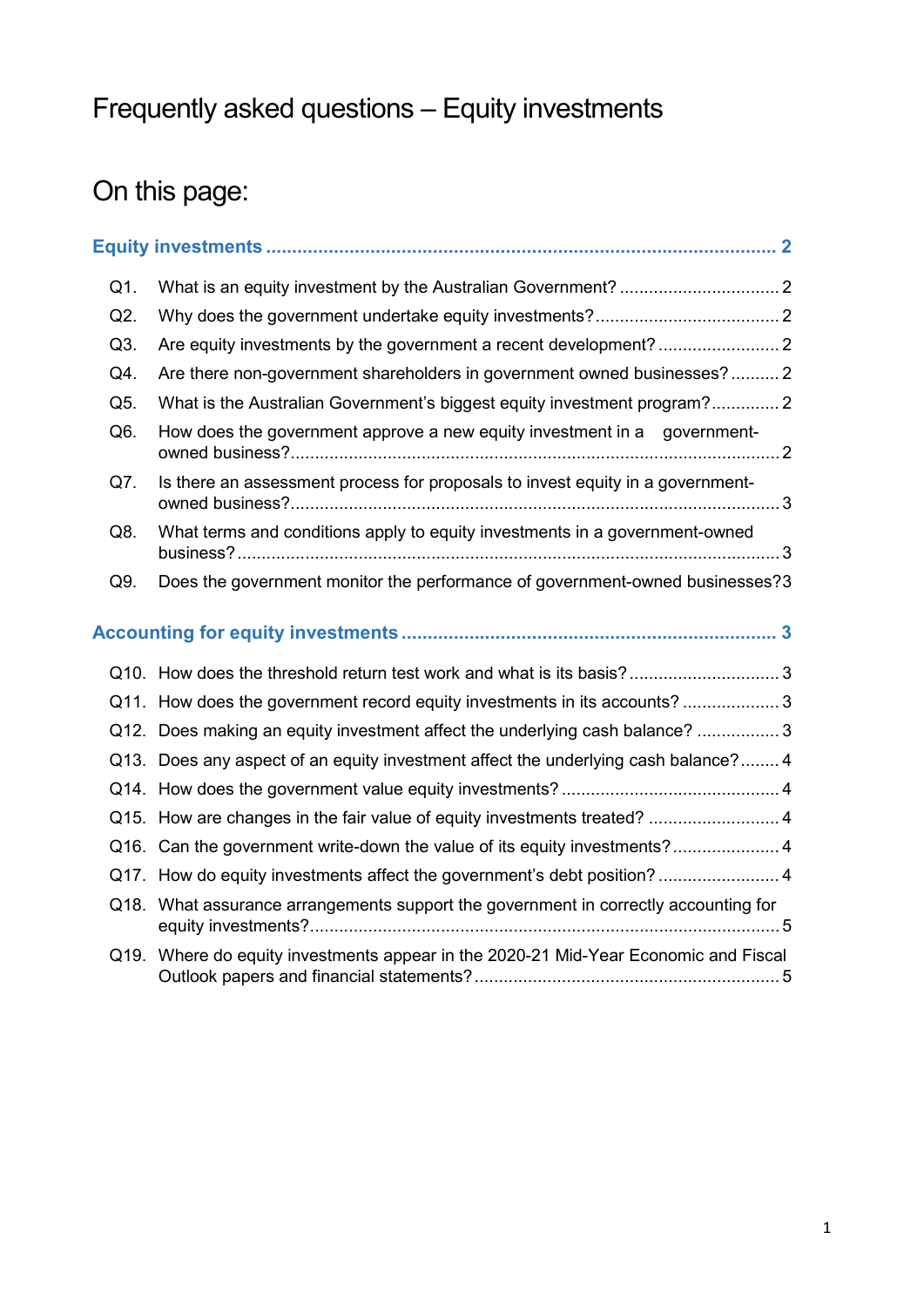## Frequently asked questions

The following answers provide general information only. Some equity investment programs may be more complex in practice or have specific requirements. It is important that entities also review and apply the relevant:

- **legislation**
- government policies
- Australian accounting standards (AAS).

### Equity investments

### **Q1. What is an equity investment by the Australian Government?**

An equity investment is where the government takes an ownership interest in an entity in anticipation of future returns (via dividends and/or capital returns). The entity must be outside the general government sector (GGS).

### **Q2. Why does the government undertake equity investments?**

Equity investments are made to support the achievement of government policy objectives – the purpose of an equity investment could be to:

- put money aside for future expenditure (e.g. Future Fund, which is a financial asset fund set up to provide for unfunded superannuation liabilities)
- undertake an activity as a separate business (e.g. Australia Post)
- participate in an international organisation as an equity subscriber (e.g. the International Development Association, which offers concessional loans and grants to the world's poorest developing countries).

### **Q3. Are equity investments by the government a recent development?**

No. Equity investments have been used in Australian public policy for many decades.

### **Q4. Are there non-government shareholders in government owned businesses?**

There are no prohibitions on the government accepting outside shareholders in a business that it owns and controls. For example, prior to the sale of the government's controlling interest in Telstra, Telstra had outside shareholders and the shares were listed on the Australian Stock Exchange.

### **Q5. What is the Australian Government's biggest equity investment program?**

The government's biggest equity investment program is the Future Fund. The Future Fund includes equities in the mix of investments that it makes to meet its objective to assist in funding future public sector superannuation payments.

### **Q6. How does the government approve a new equity investment in a government-owned business?**

New equity investments in government-owned businesses are approved by the government as part of its ongoing processes.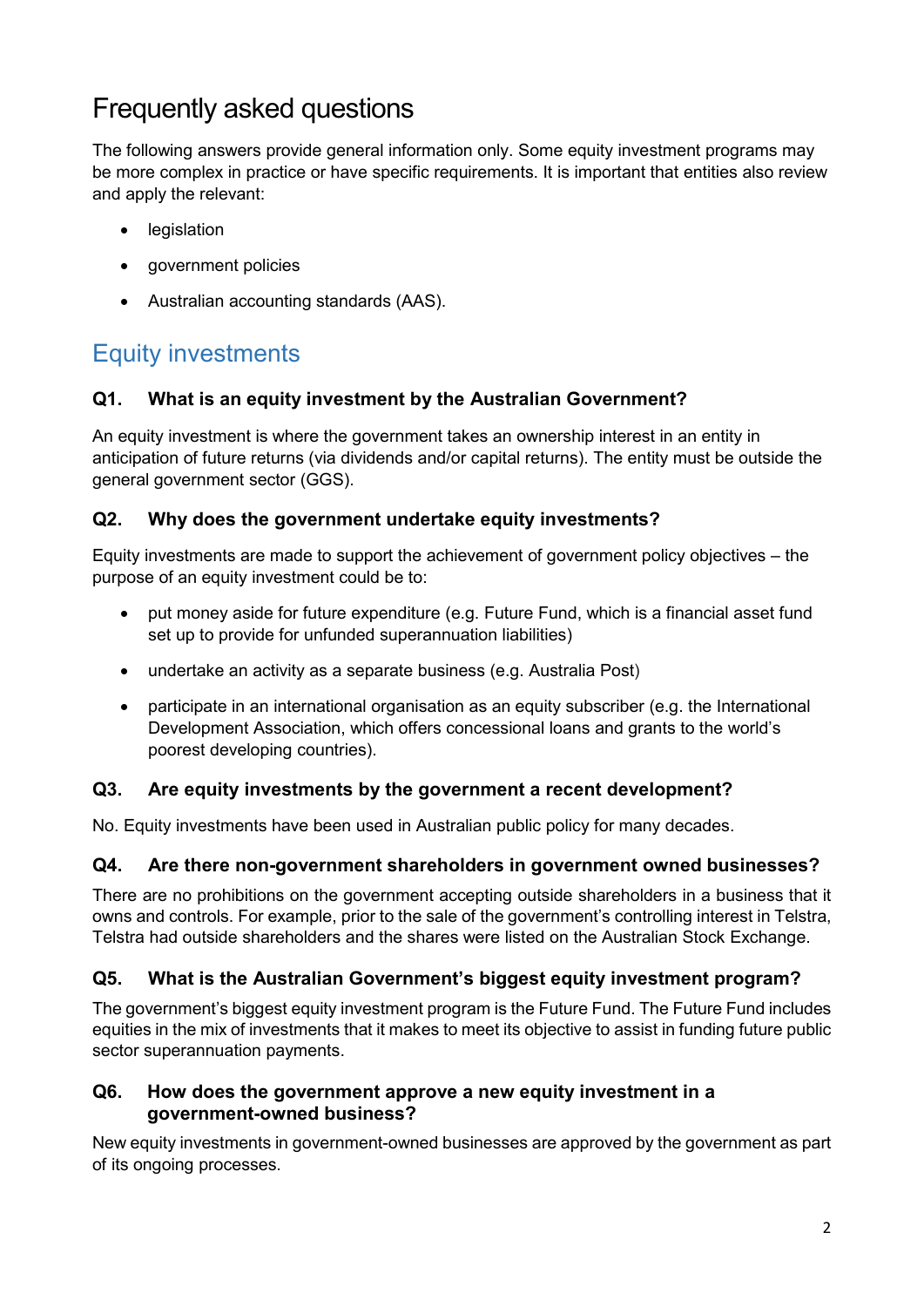#### **Q7. Is there an assessment process for proposals to invest equity in a government-owned business?**

Yes. The government will usually consider a business case (a study of the relevant business prospects) before making the investment. The government will often publicly release part of the business assessment, excluding commercially sensitive information.

### **Q8. What terms and conditions apply to equity investments in a government-owned business?**

There is a threshold requirement that an investment will only be recorded as an asset if there is an expectation the government's investment in the business will be returned – see Q10 for the threshold [return test](#page-2-0)

Many government-owned businesses are Government Business Enterprises (GBE), and are required to follow the GBE guidelines. Other terms and conditions, including dividend policy, are determined on a case by case basis, as outlined in the GBE Guidelines.

### **Q9. Does the government monitor the performance of government-owned businesses?**

Yes. While most government-owned businesses have boards that make their own business decisions, performance is monitored jointly by the responsible government department and the Department of Finance.

### <span id="page-2-0"></span>Accounting for equity investments

### **Q10. How does the threshold return test work and what is its basis?**

The government treats an investment in a government-owned business as equity if it meets a minimum level of financial return – the threshold return. This minimum level of financial return is the rate of inflation, known as a return in 'real' terms.

The return is calculated by comparing the current values of equity injections provided by the government, with the current value of returns that the government will receive in the form of dividends, capital returns and proceeds of sale (if any).

If the returns were not expected to meet the threshold return at the time the equity investment was made, some or all of the payment would be treated as an expense (grant expense), not as equity. The amount treated as grant expense would depend on the expected level of return, relative to the investment.

### **Q11. How does the government record equity investments in its accounts?**

In GGS accounts, equity investments are recorded as financial assets, in the same way that commercial businesses record equity investments.

### **Q12. Does making an equity investment affect the underlying cash balance?**

Making an equity investment, as long as it meets the threshold return test, does not initially affect the underlying cash balance. This is because transactions in financial assets have no impact on the underlying cash balance. Similarly, when the government redeems or sells its equity in a business, it does not affect the underlying cash balance.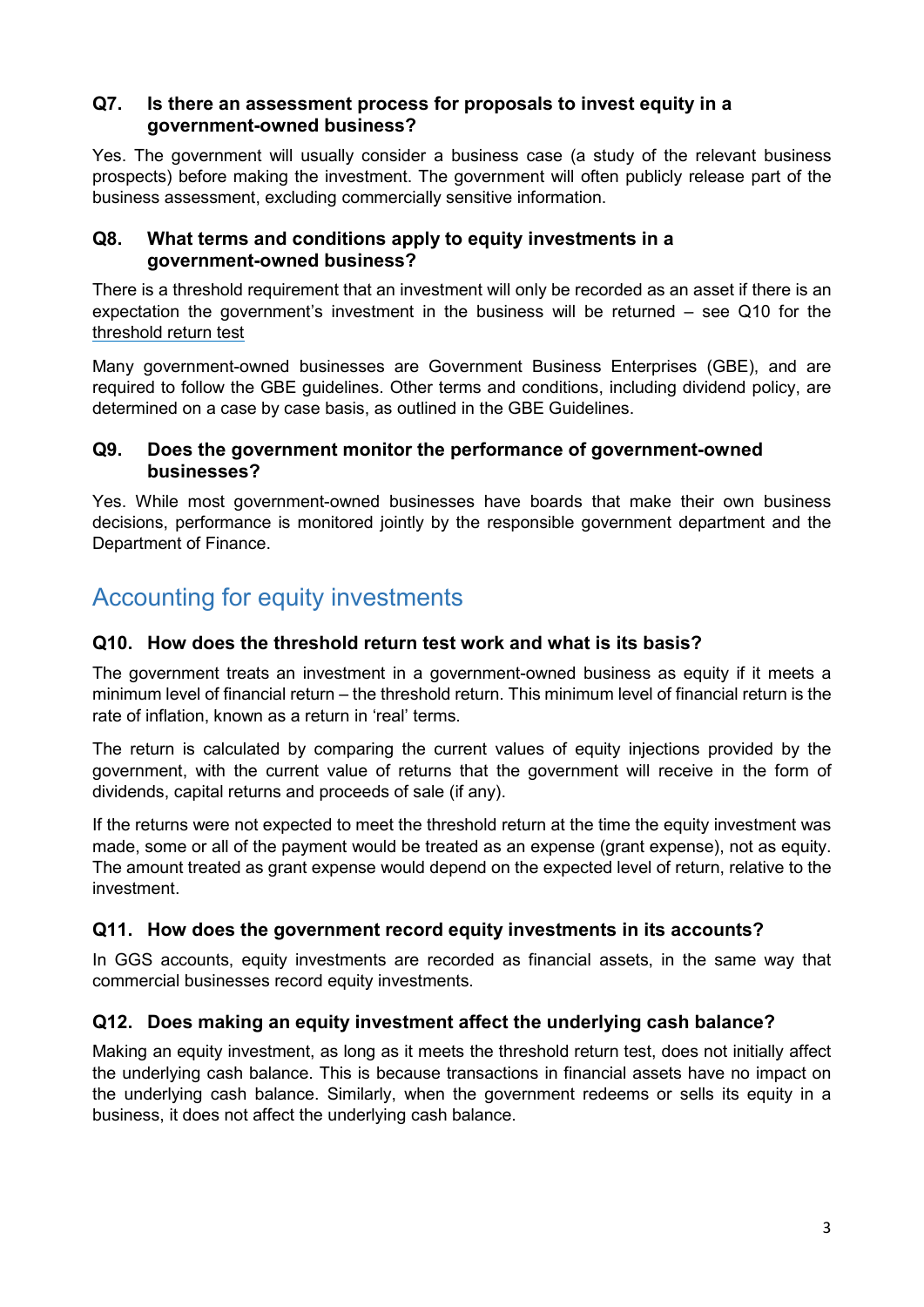### **Q13. Does any aspect of an equity investment affect the underlying cash balance?**

Yes. Dividends received on the investment are classified as government revenue and improve the underlying cash balance.

The interest on money the government borrows to finance an investment in a government-owned business is a government expense, and worsens the underlying cash balance. However, as the government borrows globally and not for individual programs, the interest expense for equity investments is not itemised separately.

### **Q14. How does the government value equity investments?**

Equity investments are valued at market value. The accounting term for this is "fair value".

Equity investments in GBEs in the GGS are calculated using discounted cash flows, if these can be reliably measured. If not, the investment is recorded at its share of the net assets (assets less liabilities, adjusted to fair value) of the business.

Examples of circumstances when it might not be possible to reliably determine future cash flows include where it is a new business (a "start-up"), or a business that has significant fluctuations in profit because of the market in which it operates.

### **Q15. How are changes in the fair value of equity investments treated?**

A change in the value of an equity investment does not change:

- the amount of the government's holdings in these investments
- the nature of the investment
- the classification of the entity that has received it.

Because this is only a valuation change, it is included in the operating statement in a separate category called "other economic flows" along with other changes in asset or liability valuations caused by factors such as changes in exchange rates or interest rates.

Valuation changes do not impact the underlying cash balance.

### **Q16. Can the government write-down the value of its equity investments?**

Under the AAS the government cannot unilaterally write-down any assets, including equity investments – the government only writes down equity investments where the AAS provide for this.

Several accounting standards detail requirements for the write-down of assets under various circumstances. In essence, these require evidence of the need to write-down the value and prescribe the methods for calculating the write-down.

### **Q17. How do equity investments affect the government's debt position?**

Net debt is the sum of interest bearing liabilities *less* the sum of selected financial assets (cash and deposits, advances paid, and investments, loans and placements). While equity is not included in the calculation of net debt, changes in selected financial assets associated with equity investments affect net debt.

Equity investments affect the government's net debt position in several ways. For example, when: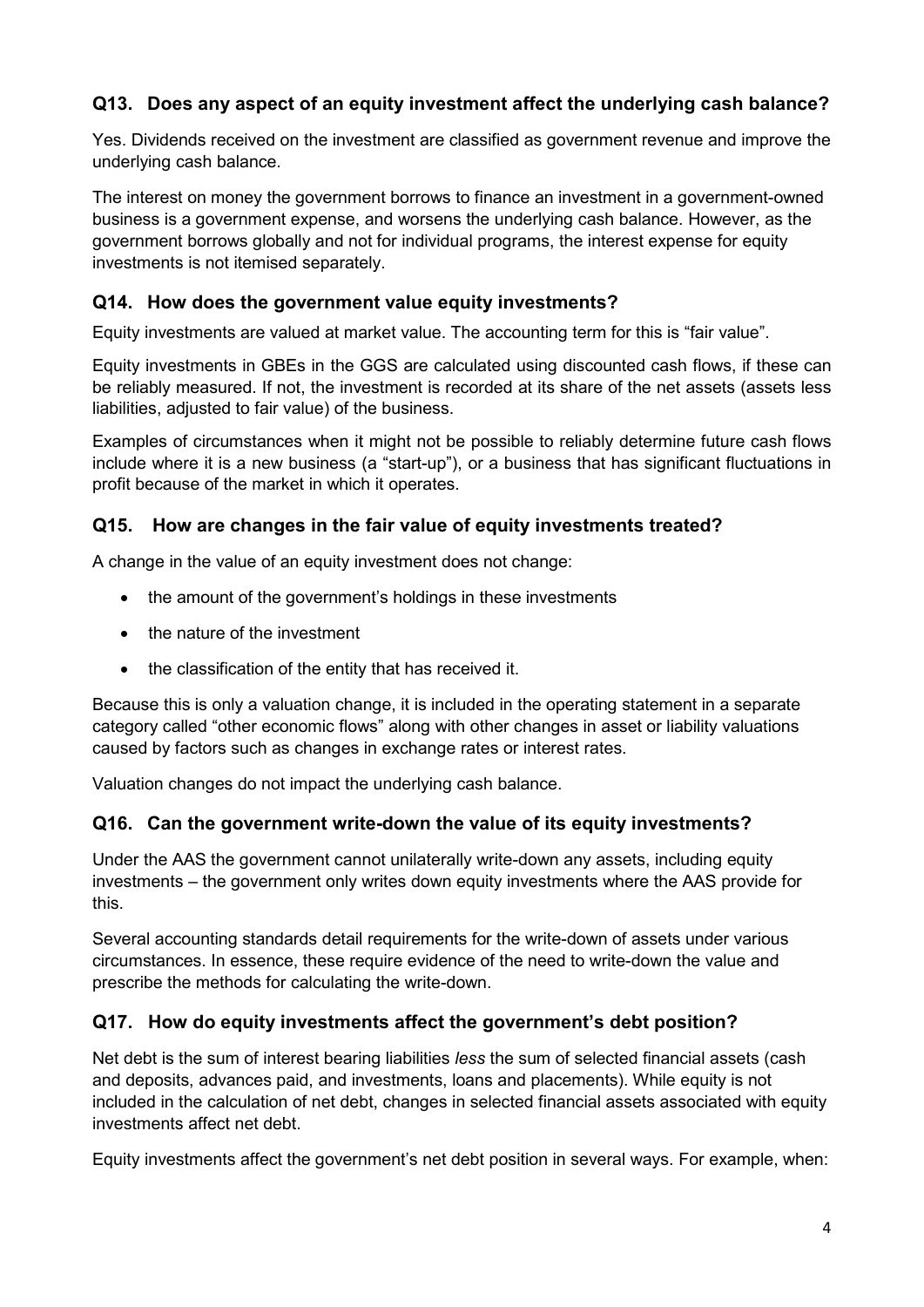- the government borrows money to invest in equity in government-owned businesses, net debt worsens (because borrowings increase)
- the government redeems or sells equity in government-owned businesses, net debt improves (because cash increases)
- if an investment fund, such as the Future Fund sells:
	- o selected financial assets to increase its holdings of equities, net debt worsens
	- $\circ$  equity to increase its holdings of selected financial assets, net debt improves.

#### **Q18. What assurance arrangements support the government in correctly accounting for equity investments?**

The government's assurance arrangements include that:

- under subsection 42(2) of the *Public Governance, Performance and Accountability Act 2013*, annual financial statements (which include equity investments) must comply with the AAS
- the Auditor-General:
	- $\circ$  audits the government's accounts every year and examines both equity values and the dividends received from them
	- $\circ$  has the power to undertake audits of the performance of government programs
- the Australian Bureau of Statistics may review the classification of items when compiling the Government Finance Statistics.

### **Q19. Where do equity investments appear in the 2020-21 Mid-Year Economic and Fiscal Outlook papers and financial statements?**

Australian Government budget financial statements appear in *Part 6: Australian Government Budget Financial Statements* (Part 6) of the 2020-21 Mid-Year Economic and Fiscal Outlook (MYEFO). Financial statements of the actual outcomes appear in the monthly financial statements, Final Budget Outcome and Consolidated Financial Statements.

Since the government has many millions of transactions each year, the financial statements provide a high-level summary of those financial transactions to present a concise overall picture of government finances. As a consequence, equity investments are not separately itemised.

The following is a quick guide to the lines in government financial statements where the most common transactions and balances in equity investments are included:

| <b>Equity investment</b><br>information                                              | 2020-21 MYEFO                                                                                              |
|--------------------------------------------------------------------------------------|------------------------------------------------------------------------------------------------------------|
| Amount of equity investments held                                                    | Balance sheet – Equity investments line item                                                               |
| Amount of equity invested/repaid<br>during a year for government -<br>owned business | Cash flow statement - Net cash flows from investments<br>in financial assets for policy purposes line item |